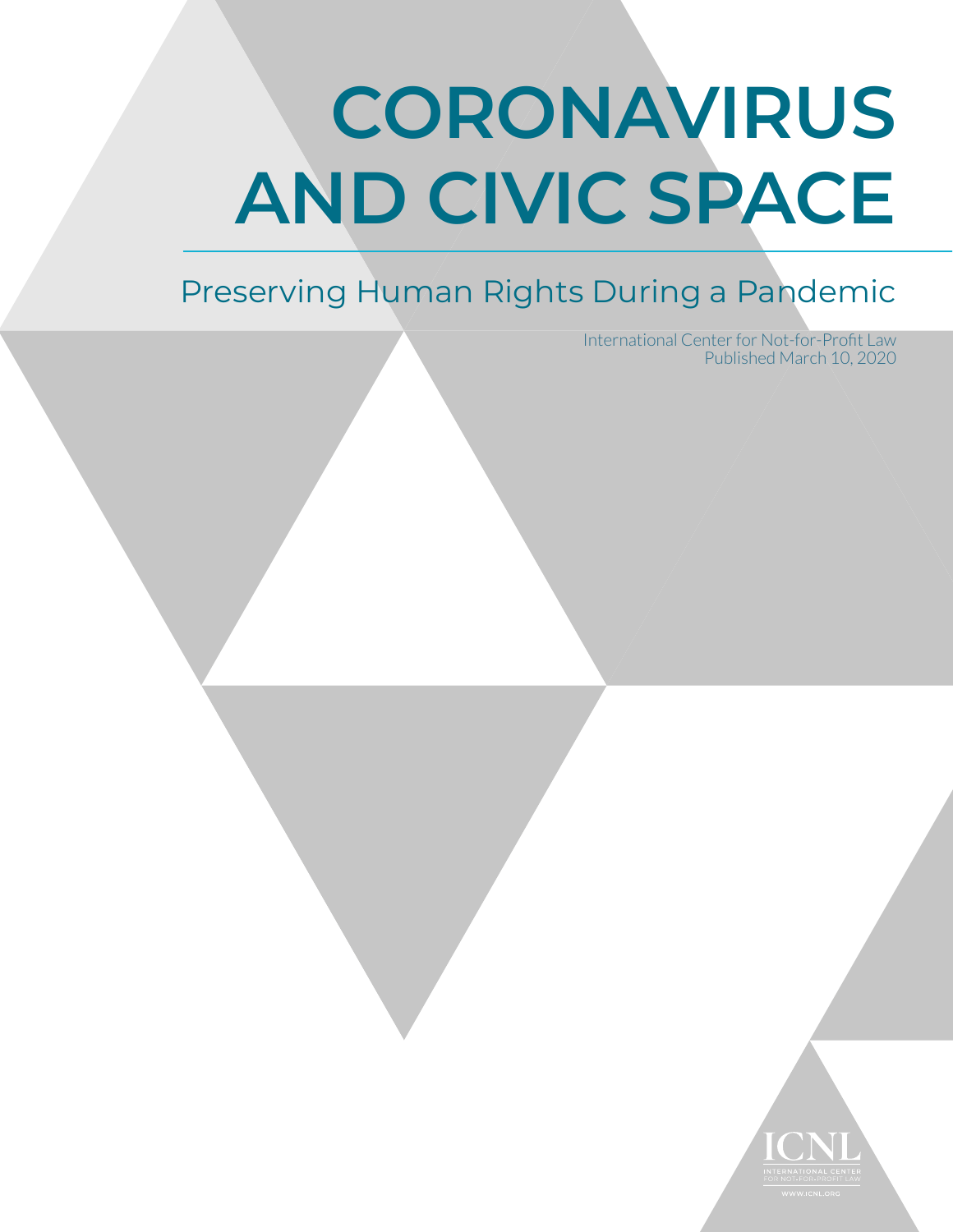## **INTRODUCTION**

After the outbreak of COVID-19 ("coronavirus"), China required citizens to install software on their smartphones which predicts people's health status, tracks their location, and determines whether they can enter a public place. According to a *New York Times* analysis, the software "appears to share information with the police, setting a template for new forms of automated social control that could persist long after the epidemic subsides."1

In Bishkek, Kyrgyzstan, protesters recently held demonstrations seeking the release of an opposition politician in advance of upcoming Parliamentary elections.<sup>2</sup> At the same time, women's organizations were planning a rally on International Women's Day to draw attention to the problem of domestic abuse in the country. Against this backdrop, a court in Bishkek granted the mayor's application to ban all protests in the city center until July 1.<sup>3</sup>

The Bishkek court cited the coronavirus as one of the reasons for the ban, even though there were no confirmed cases of coronavirus in the country.<sup>4</sup> Although the mayor's office subsequently revoked the ban, participants in the International Women's Day march were nonetheless arrested. At the same time, a large group of men were permitted to participate in a traditional ceremony to ward off coronavirus.<sup>5</sup>

In Iraq, the government has faced widespread protests over corruption, unemployment, and inefficient public services. The government responded with force, killing an estimated 600 protesters.<sup>6</sup> On February 26, citing the coronavirus, the Iraqi Health Minister announced that "all gatherings in public places, for any reason, are banned" through March 7.7 Questions have arisen about the motivations behind the ban, especially since there was only one confirmed case of coronavirus when the ban was imposed. In the words of one Iraqi activist:

The government uses coronavirus as an excuse to end the protests. They tried everything — snipers, live bullets, tear gas, abduction and so on and on  $-$  but they failed. They are now finding another way to stop us.... $8$ 

In addition to banning large-scale protests, the government also targeted small gatherings, requiring all cafes and restaurants to close,<sup>9</sup> and sending security forces to break up funerals.<sup>10</sup>

France adopted a different approach. On March 8, the French Government banned gatherings larger than 1,000 people, with caveats for protests, public transportation, exams, and other gatherings "useful to the nation."" In Switzerland, the federal government also banned gatherings of more than 1,000 people<sup>12</sup> but provided exceptions for public transportation, office buildings, and ski resorts.<sup>13</sup>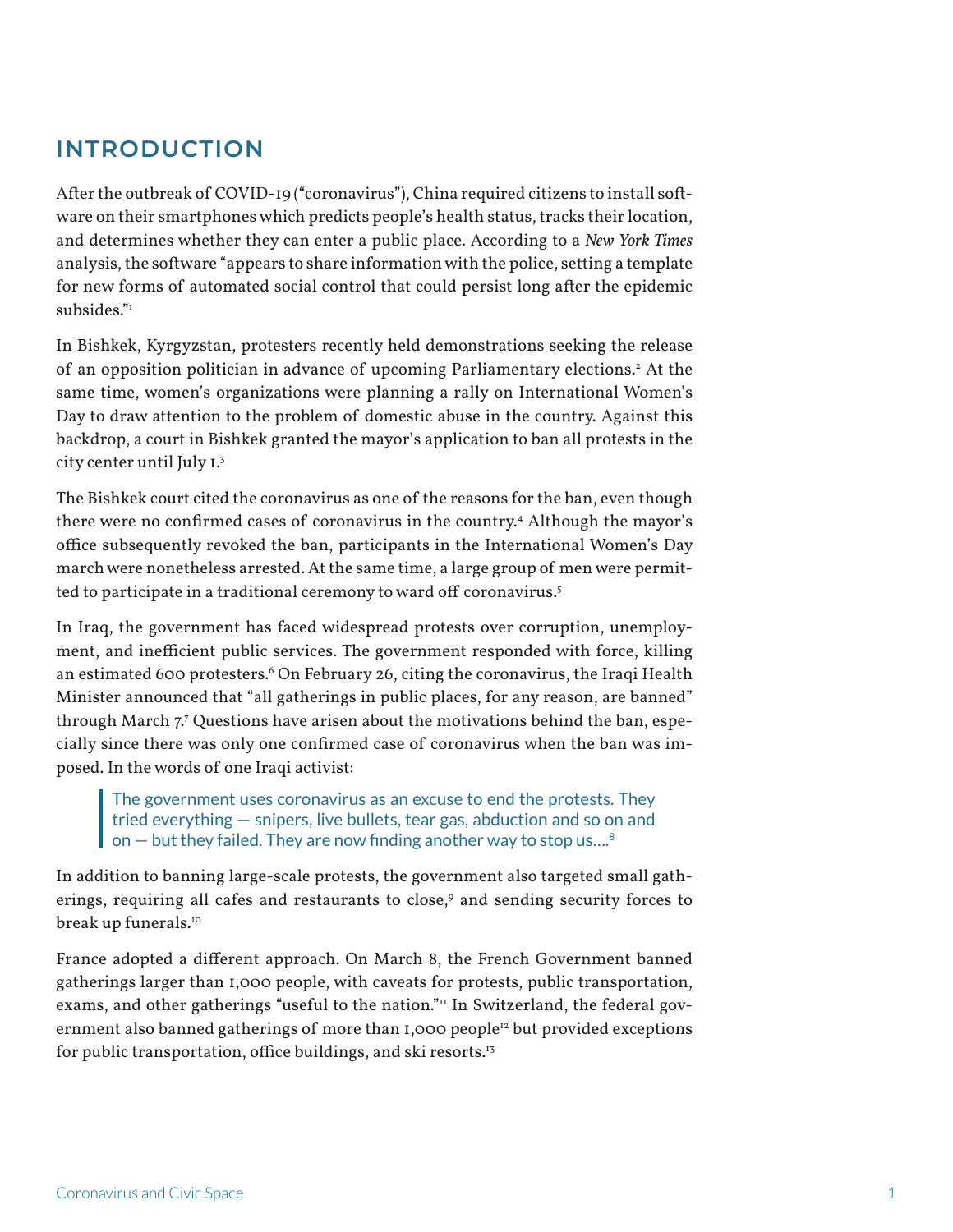## **"THIS IS NOT A DRILL"14**

The coronavirus is indeed a significant threat to public health. As of writing, there are over 110,000 confirmed cases of coronavirus, and the number will exponentially grow. Swift and effective government action is necessary. However, as we have seen during other emergency situations, some governments use a crisis as a pretext to infringe on rights. Others retain overbroad emergency powers after the crisis subsides. This article explores this tension and discusses how international law provides a framework to help governments move quickly while upholding human rights in their response to a public health crisis.

## **WHO DECLARES AN EMERGENCY**

On January 30, 2020, the World Health Organization declared the coronavirus outbreak a "public health emergency of international concern."15 Other countries, including South Korea, Italy, and Iceland, followed suit. In the United States, several states have declared public health emergencies<sup>16</sup> and additional declarations are expected.

These declarations unlock formidable executive power. For example, under California state law, during a state of emergency, the governor shall, "to the extent he deems necessary, have complete authority over all agencies of the state government and the right to exercise within the area designated all police power vested in the state by the Constitution and laws of the State of California"<sup>17</sup> - an essentially unbounded grant of authority.

Maryland and Washington state law authorize their governors, upon declaring a state of emergency, to impose lockdowns.<sup>18</sup> Maryland state law further authorizes the governor, in a state of emergency, to "call the militia into action" and provide it with "full power and responsibility for the area designated by the Governor as an emergency area," with law enforcement authorities operating under the militia's direction.<sup>19</sup>

In the midst of an emergency – whether caused by an epidemic, terrorist attack, or otherwise - countries tend to give vast powers to the executive branch. To a certain extent, this is understandable because officials are operating with imperfect information, and they need flexibility to address emerging threats. In addition, there is an implicit assumption that executive branch officials will exercise self-restraint, exercising their emergency powers fairly and reasonably.

As Fionnuala Ní Aoláin, the UN Special Rapporteur on the promotion and protection of human rights and fundamental freedoms while countering terrorism, has observed, "States and security sector institutions will find emergency powers attractive because they offer shortcuts." 20 As a result, they tend to "persist and become permanent."21 Therefore, in the words of UNSR Ní Aoláin, "Emergency or not, States must reach the same threshold of legality, legitimacy, necessity and proportionality for each measure taken...."<sup>22</sup>

In the following section, we apply this standard to government "social distancing" measures, including bans on assemblies.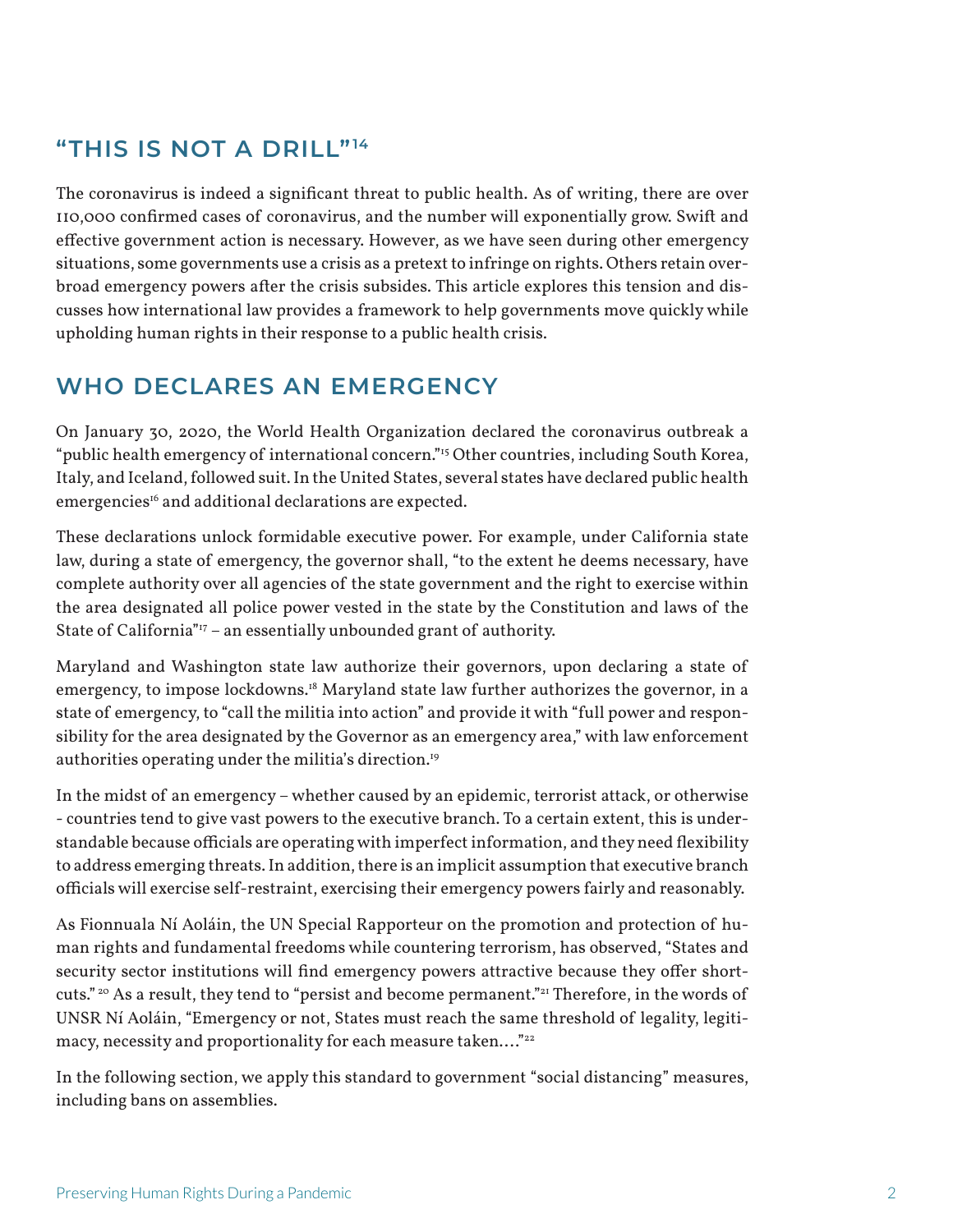## **RIGHTS RESPECTING RAPID RESPONSE**

Article 20(1) of the Universal Declaration on Human Rights (UDHR) states "Everyone has the right to freedom of peaceful assembly ...."<sup>23</sup> Article 21 of the International Covenant on Civil and Political Rights (ICCPR)<sup>24</sup> states:

The right of peaceful assembly shall be recognized. No restrictions may be placed on the exercise of this right other than those imposed in conformity with the law and which are necessary in a democratic society in the interests of ... the protection of public health....<sup>25</sup>

Unpacking this provision, governments are permitted under international law to adopt measures to protect public health, but this is not an open-ended warrant to restrict assembly rights.<sup>26</sup> Rather, each restriction must meet a strict test.

**First, the restriction must be "in conformity with the law,"** the so-called "legality" principle. Under this standard, the restriction must be publicly accessible.<sup>27</sup> In addition, "[t]he law itself must be sufficiently precise to enable an individual to assess whether or not his or her conduct would be in breach of the law, and also foresee the likely consequences of any such breach."28

Consider, for example, the Iraqi Ministry of Health's decision to ban "all gatherings in public places," including religious, social, cultural, tribal, and sports events. The decision is ambiguously drafted, with the government interpreting the ban to require the closure of cafes.29 Despite the reference to "public places," security forces have also entered a private home, dispersing people who were holding a funeral.<sup>30</sup>

**The second prong requires "legitimacy."** Article 21 contains an exhaustive list of justifications to restrict the right to assembly.<sup>31</sup> While the protection of public health is a legitimate aim, States may not invoke permissible justifications to conceal illegitimate aims.<sup>32</sup>

Consider the court decision to impose a four-month ban on assemblies in Bishkek, Kyrgyzstan. The court issued its decision days after a protest by the political opposition and days before women, including members of the LGBTI community, were planning a march on International Women's Day. The court cited coronavirus as a justification for the ban, even though there were no confirmed cases of coronavirus in the country. Moreover, the women proceeded with their march and were arrested, while men were permitted to gather in a traditional ceremony, sacrificing goats to ward off coronavirus. Accordingly, questions arise whether the coronavirus was the real reason to seek the ban, or whether it was a pretext to mask illegitimate objectives.<sup>33</sup>

**Third, the restriction must pass the "necessity and proportionality" test.** Under this prong, the State has the burden to prove that a restriction is appropriate and narrowly tailored to achieve its protective function.<sup>34</sup> In addition, the State must demonstrate "that the restriction it seeks to impose is the least intrusive instrument among those that might achieve the same protective function."<sup>35</sup> Restrictions in Iraq on all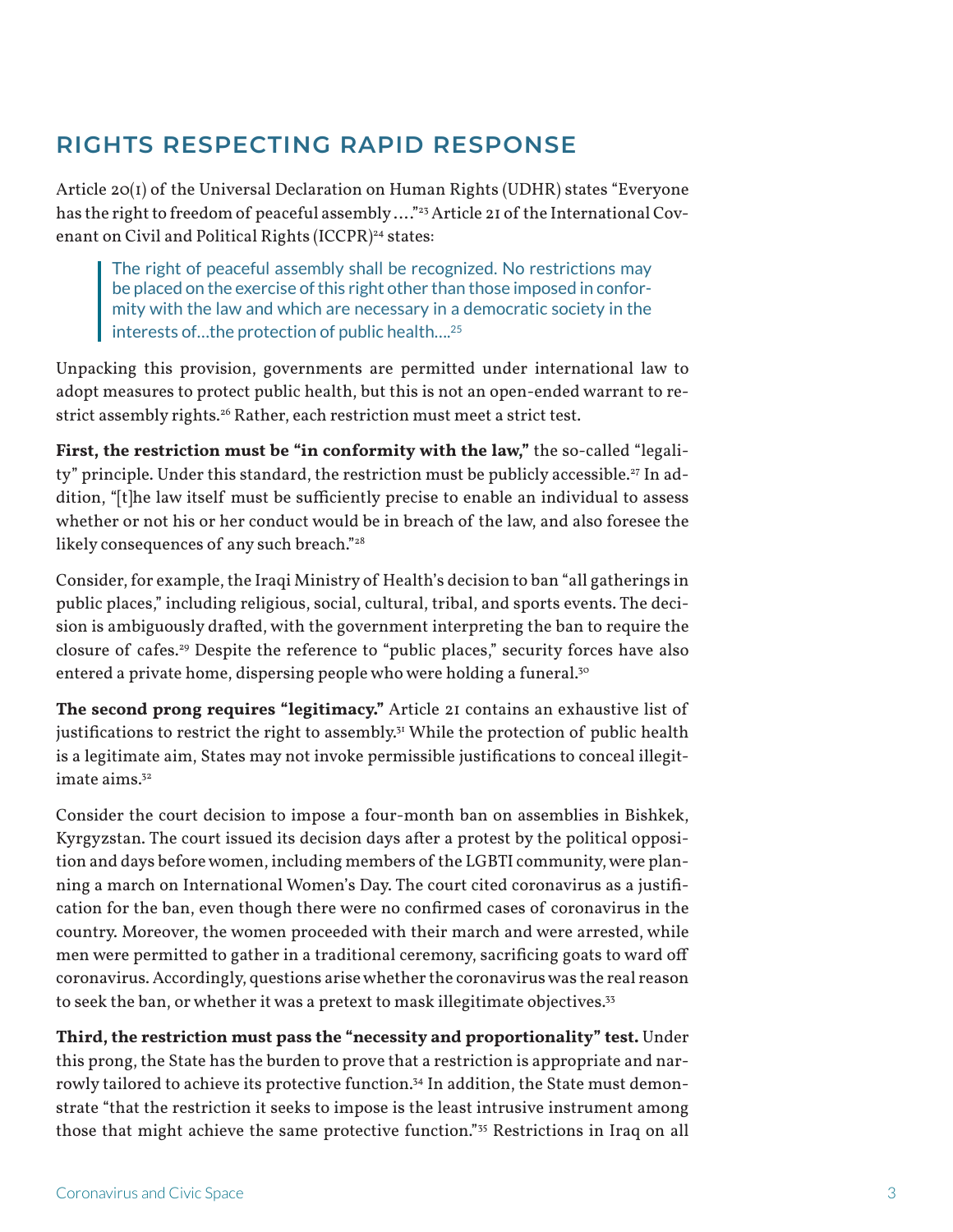gatherings, including funerals in private homes, would likely fail the proportionality test.

To meet the necessity and proportionality test, authorities must also ensure that restrictions imposed do not remain in effect once the public health threat justifying the restrictions has diminished or passed. Restrictions on assembly rights imposed to protect public health should be of limited duration, such as 30 or 60 days, and subject to review and affirmative re-authorization requirements.<sup>36</sup> Issues, therefore, arise when governments impose bans on assemblies with no provision for when the ban will be reviewed or otherwise "sunset."

## **BROADENING THE HUMAN RIGHTS LENS**

This paper has focused on "social distancing" measures and their impact on the right to peaceful assembly. At the same time, government responses to public health emergencies also implicate other human rights under international law. A few examples follow:

#### **Non-discrimination**

The ICCPR and the International Covenant on Economic, Social, and Cultural Rights prohibit discrimination based on race, religion, political or other opinions, national or social origin, or other protected attributes.<sup>37</sup> The "history of discriminatory use of the quarantine power against particular groups of people based on race and national origin,"38 underlines the importance of applying such measures without discrimination. In addition, violations of international law would arise if, for example, a government restricted access to health services based on the religion or ethnicity of the patient. In similar fashion, international law prohibits governments from forcing marginalized communities to assume discriminatory burdens after an outbreak. In this connection, we are concerned by reports that Chinese authorities have forced Uighurs to work at factories previously closed due to the risk of coronavirus infection.39

#### **Freedom of Expression and Access to information**

The Chinese response to coronavirus initially focused on suppressing the reports of whistleblowers and discouraging the dissemination of information about the virus.<sup>40</sup> Iranian authorities have similarly stifled journalistic reports<sup>41</sup> and arrested persons accused of engaging in "online rumor-mongering"<sup>42</sup> about the spread of the virus. These restrictions would appear to violate international law, which protects the right to freedom of expression and the right to "seek, receive, and impart information and ideas."<sup>43</sup>

#### **Right to Participate**

A number of international instruments, including Article 25 of the ICCPR, protect the right to participate in public affairs. Moreover, engaging people in the development of strategies, policies, and practices increases the likelihood of effective responses. For example, the Iranian government originally proposed to send 300,000 people, including members of the Basij militia, to perform door-to-door coronavirus screening. The government changed its strategy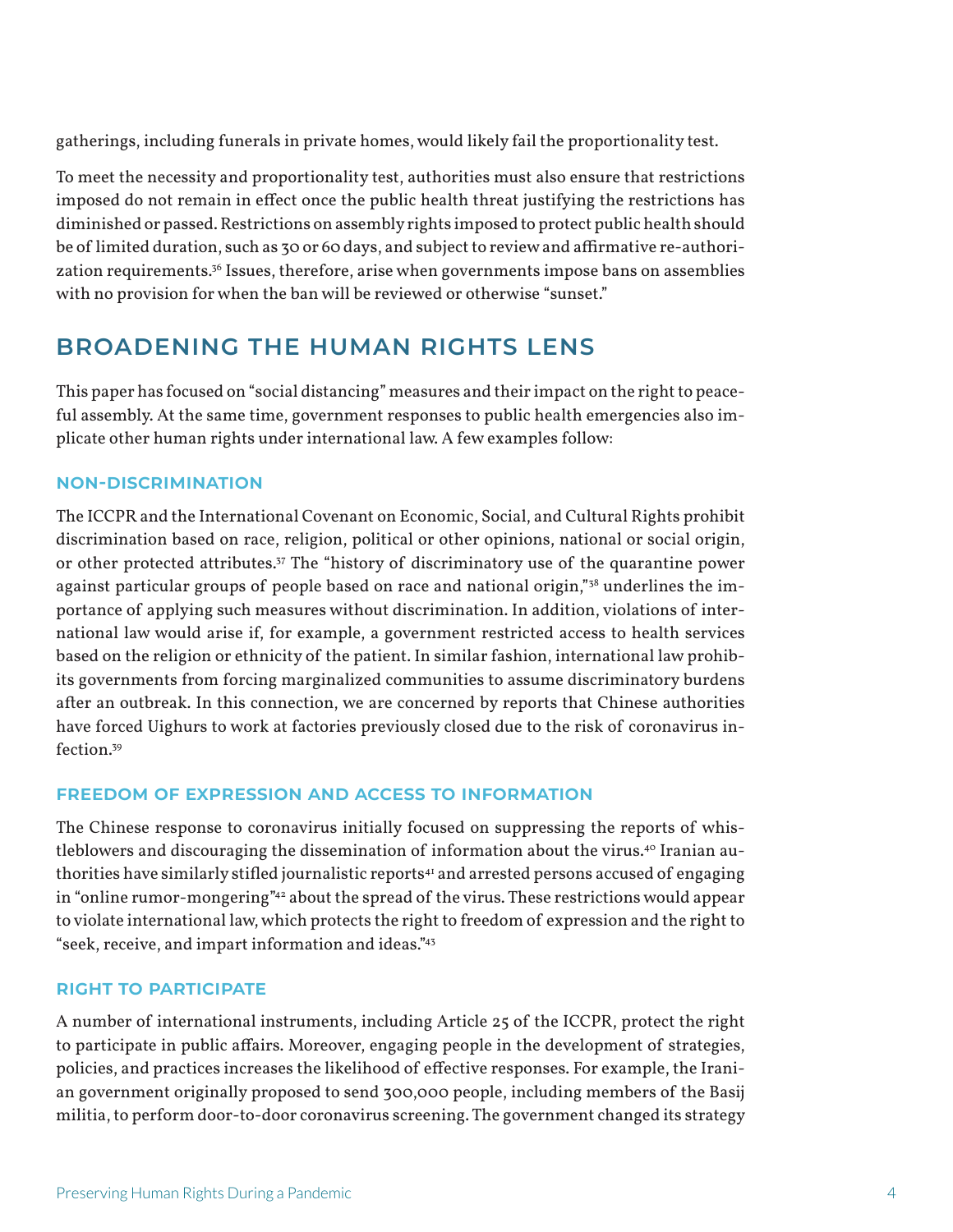only after Iranians reacted online, pointing out that this approach would create a team of carriers that would likely increase – rather than decrease – infections.<sup>44</sup> This is but one example of why it is important to include public participation in the design, implementation, and evaluation of responses to public health emergencies.<sup>45</sup>

#### **Additional Human Rights Protections**

Depending on the country, government measures may also implicate a number of other rights, including the rights to life<sup>46</sup> and health,<sup>47</sup> the freedoms of association and movement,48 and the right to an effective remedy when violations occur. <sup>49</sup>

### **RECOMMENDATIONS**

The following are a few recommendations to promote rights-respecting governmental measures during a public health emergency:

- • Governments should provide accurate and timely information to civil society and the public about public health issues, and governments should provide opportunities for civil society and the public to participate in the design, implementation, and evaluation of responses to public health emergencies.
- Measures should be publicly accessible and sufficiently precise to enable an individual to determine what is prohibited and what is permitted.
- Measures should be motivated by legitimate public health goals and not be used as a pretext to pursue illegitimate aims, for example, to quash dissent. Restrictions must be "necessary in a democratic society" and must respect "pluralism, tolerance, and broadmindedness."
- Restrictions should be narrowly tailored and should be the least intrusive measure to achieve the protective function. Prohibitions, including bans on assemblies, should be a last resort.
- Measures should be of limited duration (e.g., 30 or 60 days), with a requirement of review and should lapse unless an affirmative action is taken to keep the measures in place.
- • Governments should work with civil society to undertake a rapid human rights impact assessment to ensure that measures and actions do not inappropriately infringe human rights and fundamental freedoms.
- Measures and actions should be subject to legislative and judicial oversight.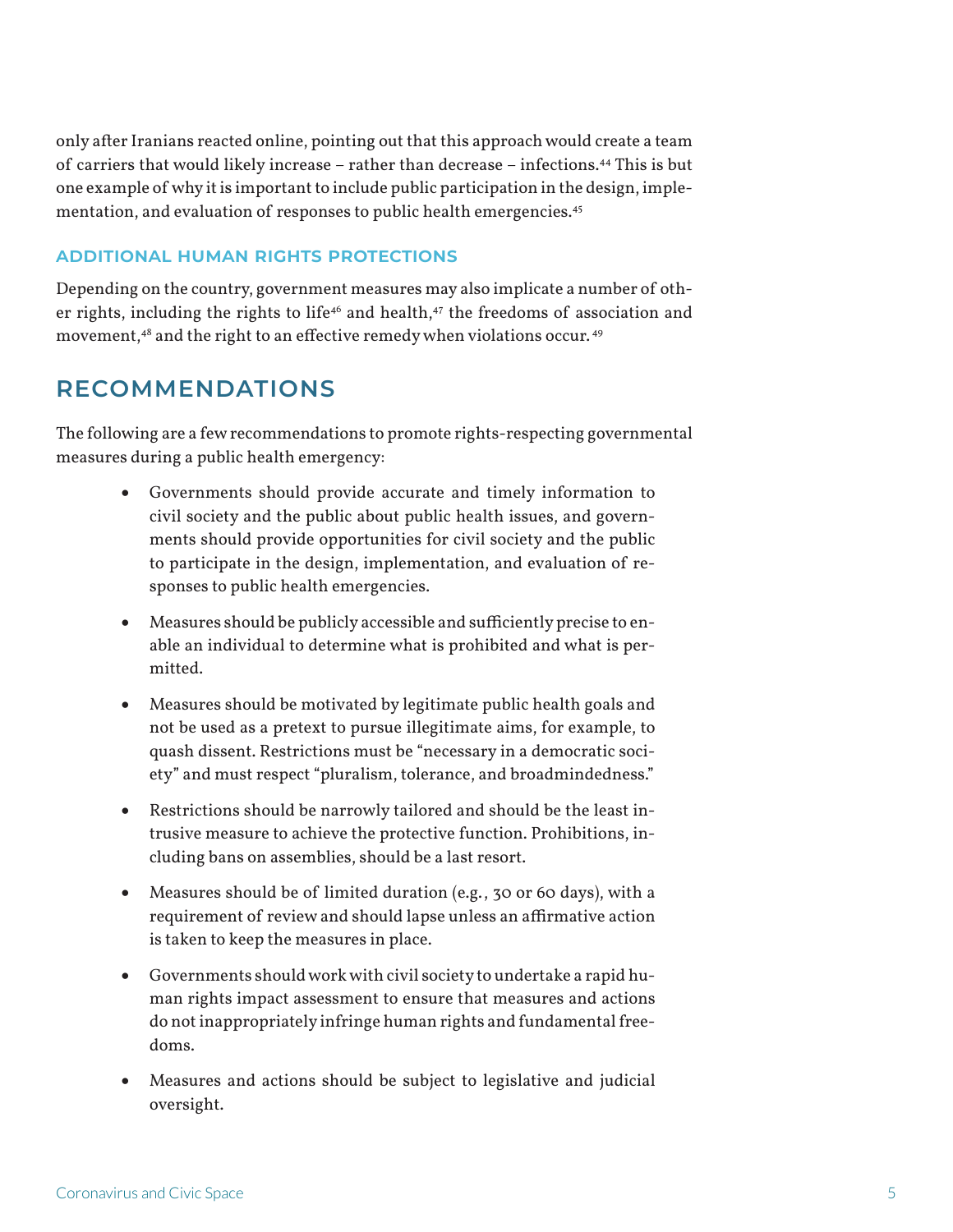## **PROTECTING HEALTH AND HUMAN RIGHTS**

Governments have an obligation to undertake effective action to protect the public from epidemics and other public health crises. At the same time, governments have an obligation to comply with international law, even when emergencies arise. Because coronavirus may become a "permanent part of the repertoire of human viruses," $50$  it is important that emergency powers not "insidiously creep over into the ordinary law."51

The spread of a threat to public health, such as the coronavirus, may seem to warrant dispensing with human rights protections and democratic norms in the name of exigency. History has shown that this is a mistake, and governments must move expeditiously while also protecting human rights. More than 2,400 years ago, the Greek physician Hippocrates famously wrote "do no harm" in his treatise entitled *Epidemics*. 52 We should heed those words today, ensuring that government responses to public health emergencies do no harm to human rights.

*This piece was written by Douglas Rutzen, President of the International Center for Not-for-Profit Law (ICNL) and Nikhil Dutta, ICNL Legal Advisor – Global Programs. The authors thank Alexandra DeBlock, Ona Flores, Nookat Idrisov, Kristen McGeeney, Emily Honstein Stanton, Cathy Shea, and Nilda Bullain for their input on this article.*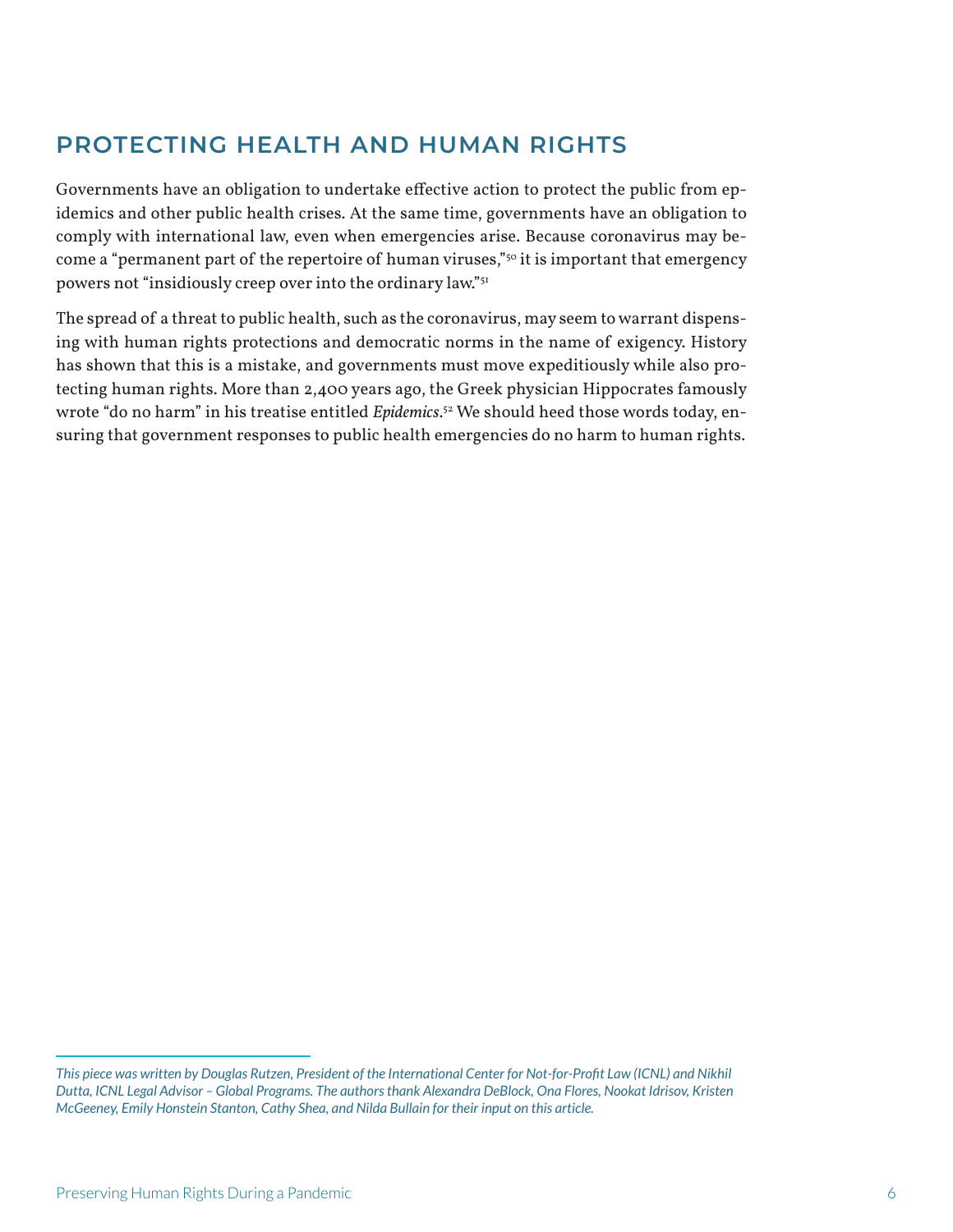## **Endnotes**

1 New York Times, "In Coronavirus Fight, China Gives Citizens a Color Code, With Red Flags" (Mar. 1, 2020), available at https://www. nytimes.com/2020/03/01/business/china-coronavirus-surveillance.html.

2 The News International, "Volatile Kyrgyzstan temporarily bans protests" (Mar. 6, 2020), available at https://www.thenews.com.pk/ print/624656-volatile-kyrgyzstan-temporarily-bans-protests.

3 Id.

4 Id. The mayor's office stated that it reversed the ban, and the women's march proceeded. The rally was attacked by masked men, and security forces arrested participants in the women's march accusing them of holding an illegal assembly.

5 See, e.g., 24KG, "Запрет на митинги. Азиз Суракматов отказался от антиконституционной инициативы" ("The ban on rallies. Aziz Surakmatov abandoned the unconstitutional initiative") (Mar. 7, 2020), available at https://24.kg/obschestvo/145780\_zapret\_namitingi\_aziz\_ surakmatov\_otkazalsya\_otantikonstitutsionnoy\_initsiativyi/; АКИТV, "Как сорвали женский марш солидарности" ("How the women's march of solidarity was broken") (Mar. 9, 2020), available at https://tv.akipress.org/news:1601467/?from=kgnews&place=maincats; AКИpress, "В Бишкеке провели түлөө против коронавируса") ("In Bishkek, they conducted tүlөө against the coronavirus") (Mar. 8, 2020), available at https://kg.akipress.org/news:1601482?from=svodka&place=newstoplast.

6 DW.com, "Coronavirus in Iraq: Bullets, repression, Iran trump COVID-19" (Mar. 4, 2020), available at https://www.dw.com/en/coronavirus-in-iraq-bullets-repression-iran-trump-covid-19/a-52624119.

7 Reuters, "Iraq bans public gatherings on coronavirus fear; travel ban totals nine countries" (Feb. 26, 2020), available at https:// www.reuters.com/article/us-china-health-iraq/iraq-bans-public-gatherings-on-coronavirus-fear-travel-ban-totals-nine-countriesidUSKCN20K2ZE.

8 Al-Monitor, "Iraqi protesters stand firm, say corruption worse than coronavirus" (Mar. 7, 2020), available at https://www.al-monitor. com/pulse/originals/2020/03/iraq-protests-coronavirus.html#ixzz6G7aNweud

9 See supra note 7 (Reuters).

10 Email on file with the authors.

11 The French Health Minister stated that "Prefects and ministries will come up with lists of events considered useful." France24, "France bans gatherings of more than 1,000 people to contain coronavirus" (Mar. 8, 2020), available at https://www.france24.com/en/20200308france-bans-gatherings-of-more-than-1-000-people-to-contain-coronavirus.

12 Swiss Federal Council, Verordnung über Massnahmen zur Bekämpfung des Coronavirus (COVID-19) ("Regulation: Measures to Combat the Coronavirus (COVID-19)") (Feb. 28, 2020), available at https://www.newsd.admin.ch/newsd/message/attachments/60473.pdf; SwissInfo.ch, "Switzerland bans major public events to slow spread of virus" (Feb. 28, 2020), available at https://www.swissinfo.ch/eng/ coronavirus\_switzerland-bans-events-with-more-than-1-000-people/45585378.

13 See supra note 2 (News International).

14 These were the words of the Director-General of the World Health Organization on March 4, 2020. Associated Press, "'This is not a drill': WHO urges governments to pull out all stops in coronavirus battle" (Mar. 7, 2020), available at https://www.marketwatch.com/ story/this-is-not-a-drill-who-urges-governments-to-pull-out-all-stops-in-coronavirus-battle-2020-03-06.

15 World Health Organization, Statement on the second meeting of the International Health Regulations (2005) Emergency Committee regarding the outbreak of novel coronavirus (2019-nCoV) (Jan. 30, 2020), available at https://www.who.int/news-room/detail/30-01- 2020-statement-on-the-second-meeting-of-the-international-health-regulations-(2005)-emergency-committee-regarding-the-outbreak-of-novel-coronavirus-(2019-ncov).

16 See, e.g., State of California, Executive Department, Proclamation of a State of Emergency (Mar. 4, 2020), available at https://www. gov.ca.gov/wp-content/uploads/2020/03/3.4.20-Coronavirus-SOE-Proclamation.pdf; State of Florida, Office of the Governor, Executive Order Number 20-51 (Mar. 1, 2020), available at https://www.politico.com/states/f/?id=00000170-9939-d4a2-a1f8-dbffd4e00000; State of Maryland, Proclamation, Declaration of State of Emergency and Existence of Catastrophic Health Emergency – COVID-19 (Mar. 5, 2020), available at https://governor.maryland.gov/wp-content/uploads/2020/03/Proclamation-COVID-19.pdf; State of Washington, Office of the Governor, Proclamation by the Governor 20-05 (Feb. 29, 2020), available at https://www.governor.wa.gov/sites/default/ files/20-05%20Coronavirus%20%28final%29.pdf?utm\_medium=email&utm\_source=govdelivery .

17 California Government Code 8627.

18 See Revised Code of Washington 43.06.220(1) ("The governor after proclaiming a state of emergency and prior to terminating such, may, in the area described by the proclamation issue an order prohibiting: (a) Any person being on the public streets, or in the public parks, or at any other public place during the hours declared by the governor to be a period of curfew; (b) Any number of persons, as designated by the governor, from assembling or gathering on the public streets, parks, or other open areas of this state, either public or private; … (g) The use of certain streets, highways or public ways by the public; and (h) Such other activities as he or she reasonably believes should be prohibited to help preserve and maintain life, health, property or the public peace."); Maryland Code 14-303(b) ("After proclaiming a state of emergency, the Governor may promulgate reasonable orders, rules, or regulations that the Governor considers necessary to protect life and property or calculated effectively to control and terminate the public emergency in the emergency area, including orders, rules, or regulations to: (1) control traffic, including public and private transportation, in the emergency area; (2) designate specific zones in the emergency area in which the occupancy and use of buildings and vehicles may be controlled; (3) control the movement of individuals or vehicles into, in, or from the designated zones; (4) control places of amusement and places of assembly; (5) control individuals on public streets; (6) establish curfews; …").

19 Maryland Code 14-306.

20 UN Special Rapporteur on the promotion and protection of human rights and fundamental freedoms while countering terrorism, The human rights challenge of states of emergency in the context of countering terrorism, A/HRC/37/52 (Mar. 1, 2018), para. 56, available at https://documents-dds-ny.un.org/doc/UNDOC/GEN/G18/054/36/PDF/G1805436.pdf?OpenElement.

21 Id. at para 55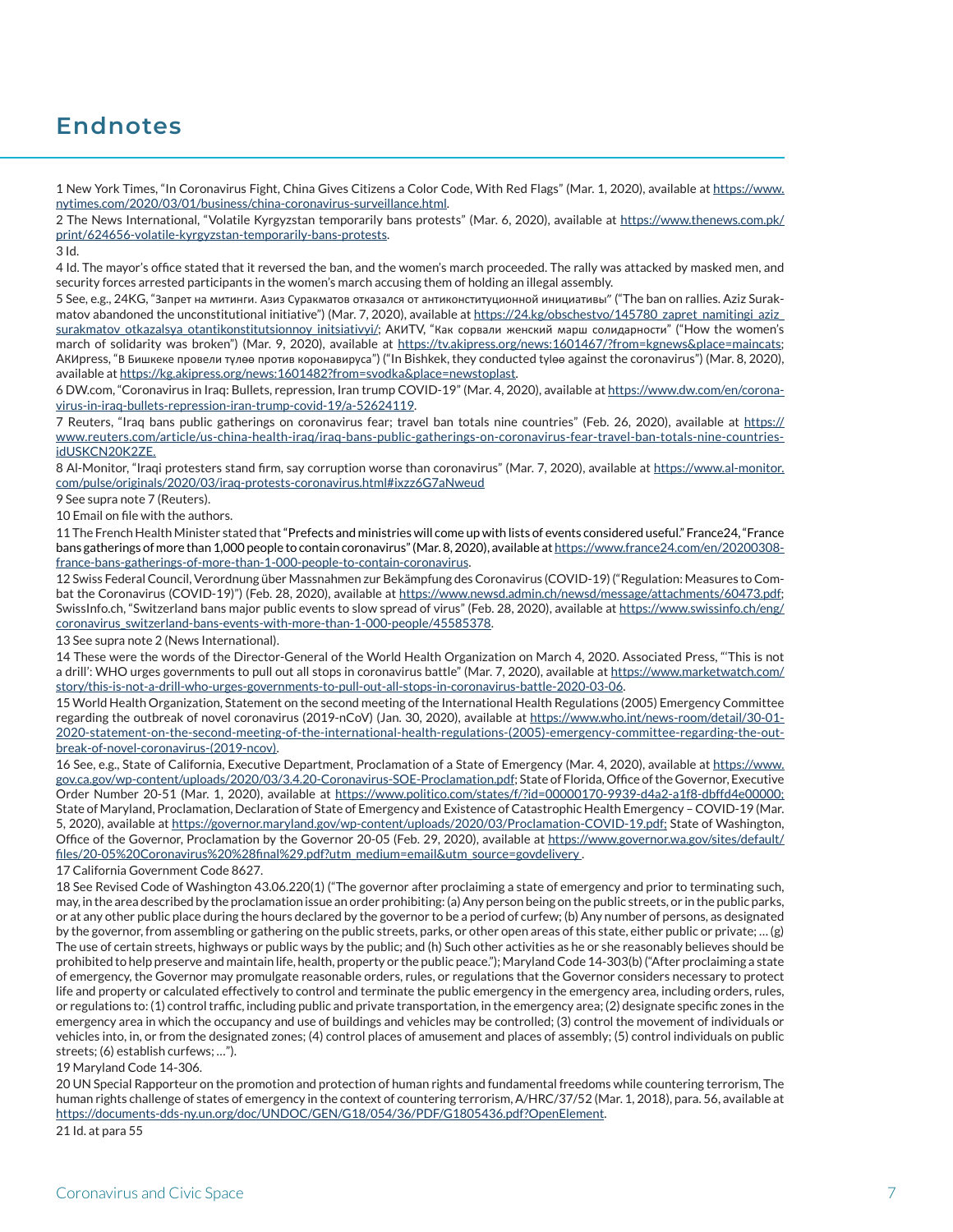22 Id. at para. 48 (UNSR-FOE, Emergency).

23 Universal Declaration of Human Rights (UDHR), art. 20(1), available at https://www.un.org/en/universal-declaration-human-rights/.

24 A similar analysis would apply under regional human rights instruments. See African Charter on Human and Peoples' Rights (ACHPR), art. 11, available at https://www.achpr.org/legalinstruments/detail?id=49; American Convention on Human Rights (ACHR), art. 15, available at https://www.cidh.oas.org/basicos/english/basic3.american%20convention.htm; European Convention on Human Rights (ECHR), art. 11, available at https://www.echr.coe.int/Documents/Convention\_ ENG.pdf;.

25 International Covenant on Civil and Political Rights (ICCPR), art. 21, available at https://www.ohchr.org/en/professionalinterest/pages/ccpr.aspx

26 See, e.g., UN Special Rapporteur on the rights to freedom of peaceful assembly and of association, Best practices that promote and protect the rights to freedom of peaceful assembly and of association, A/HRC/20/27, para. 16 ("[F]reedom is to be considered the rule and its restriction the exception."), available at https://www.ohchr.org/Documents/HRBodies/ HRCouncil/RegularSession/Session20/A-HRC-20-27\_en.pdf.

27 Id. at para. 16 (UNSR-FOAA, Best practices).

28 UN Special Rapporteur on the rights to freedom of peaceful assembly and of association and the UN Special Rapporteur on extrajudicial, summary or arbitrary executions, The proper management of assemblies, A/HRC/31/66 (Feb. 4, 2016), at para. 30, available at https://documents-dds-ny.un.org/doc/UNDOC/GEN/G16/018/13/PDF/G1601813.pdf?OpenElement.

29 See supra note 7 (Reuters).

30 See supra note 10 (Email).

31 See supra note 28 at para. 30 (UNSR-FOAA, Proper Management).

32 UN Special Rapporteur on the rights to freedom of peaceful assembly and of association, The rights to freedom of peaceful assembly and of association in the digital age, HRC/41/41 (May 17, 2019), para. 38, available at https://documents-dds-ny.un.org/doc/UNDOC/GEN/G19/141/02/PDF/G1914102.pdf?OpenElement.

33 Similar questions arise relating to the Iraqi ban on large gatherings.

34 See supra note 28 at para. 30 (UNSR-FOAA, Proper Management).

35 UN Special Rapporteur on the promotion and protection of the right to freedom of opinion and expression, Surveillance and human rights, A/HRC/41/35 (May 28, 2019), para. 24, available at https://undocs.org/A/HRC/41/35.

36 UN Committee on Economic, Social and Cultural Rights, General Comment No. 14: The Right to the Highest Attainable Standard of Health, E/C.12/2000/4, para. 29, available at https://www.refworld.org/pdfid/4538838d0.pdf.

37 Id. at para. 18 (explaining that International Covenant on Economic, Social, and Cultural Rights (ICESCR) specifically "proscribes any discrimination in access to health care and underlying determinants of health … on the grounds of race, colour, sex, language, religion, political or other opinion, national or social origin, property, birth, physical or mental disability, health status (including HIV/AIDS), sexual orientation and civil, political, social or other status….").

38 ACLU, Q&A on the Model State Emergency Health Powers Act, https://www.aclu.org/other/model-state-emergencyhealth-powers-act.

39 Washington Post, "The coronavirus brings new and awful repression for Uighurs in China" (Feb. 26, 2020), available at https://www.washingtonpost.com/opinions/2020/02/26/coronavirus-brings-new-awful-repression-uighurs-china/.

40 New York Times, "China Spins Coronavirus Crisis, Hailing Itself as a Global Leader" (Feb. 28, 2020), available at https:// www.nytimes.com/2020/02/28/world/asia/china-coronavirus-response-propaganda.html.

41 Reporters Without Borders, "Iran concealing coronavirus figures, blocking independent reporting" (Feb. 26, 2020), available at https://rsf.org/en/news/iran-concealing-coronavirus-figures-blocking-independent-reporting.

42 Radio Free Europe, "Coronavirus Rapidly Spreading In Iran, With 139 Officially Infected, 19 Dead" (Feb. 26, 2020), available at https://www.rferl.org/a/world-braces-for-spread-of-new-virus-as-more-countries-report-first-cases/30455173. html.

43 See UDHR at art. 19. See also ICCPR at art. 19(1)-(2).

44 Reuters, "Iran to use phone checks for coronavirus, school closure extended" (Mar. 5, 2020), available at https://www. reuters.com/article/us-health-coronavirus-iran/iran-to-use-phone-checks-for-coronavirus-school-closure-extendedidUSKBN20S192

45 Participation is important at each stage of response, including preparedness, prevention, and mitigation stages of epidemiologic cycle.

46 ICCPR at art. 6.

47 ICESCR, art. 12, available at https://www.ohchr.org/en/professionalinterest/pages/cescr.aspx.

48 ICCPR at arts. 22 (association), 12 (movement).

49 See supra note 26 at para. 81.

50 Business Insider, "There's a good chance the new coronavirus will never disappear, experts say. There are only 3 possible endings to this story" (Feb. 27, 2020), available at https://www.businessinsider.com/wuhan-coronavirus-mild-pandemichow-it-could-end-2020-2.

51 See supra note 20 at paras. 58-59.

52 Hippocrates, "Of the Epidemics." 400 B.C.E. Translated by Francis Adams, available at http://classics.mit.edu/Hippocrates/epidemics.1.i.html